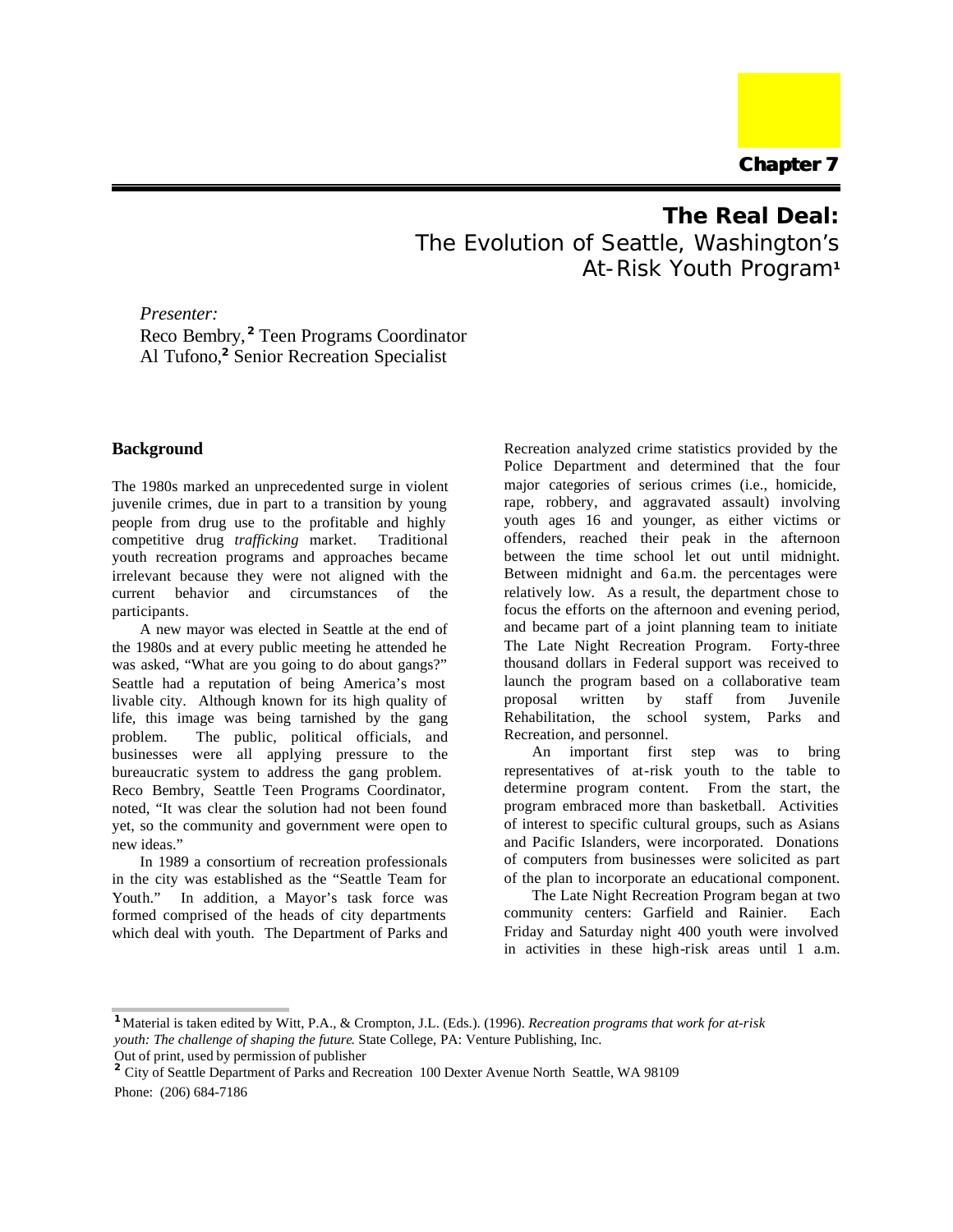instead of being out on the streets. The Police Department collected statistics from the census tracts which were determined to be within the zones of influence of the two centers. Data were collected from the period March 1, 1990, to November 30, 1990, and pertained to the number of arrests of youth, teens, and young adults ages 13-23 for the following crimes committed in the two areas: murder, rape, robbery, aggravated assault, residential burglary, nonresidential burglary, motor thefts and assaults. When compared to the same period the previous year, crime in these zones was reduced by approximately 30%.

Crime reduction could not be solely attributed to the Late Night Recreation Program because a concerted effort in these two urban areas was also made by several other agencies to implement a crime prevention program, Drug-Free Zones, and an increase in the number of police officers in the area.

Initial success was sufficient to win political support to expand the Late Night Program to other sites and to add many other dimensions to the overall at-risk youth program and expand the operating budget to its current level of \$508,000. This additional support has been gained by responding to what is politically important: reducing crime by 30%, funding 70 jobs each year for at-risk youth without any government subsidy, and acquiring enough community support to get a bond issue passed to build five more community centers.

### **Philosophy**

The staff associated with the at-risk youth programs in Seattle does not talk of recreation. Rather they talk of the re-creation of human life. This is a powerful way of communicating to elected officials and taxpayers what is being done in these programs. Reco Bembry who is the teen programs coordinator states:

The way we think about teens influences how they act. We always try to describe them in positive terms. The adjectives we use to describe kids should be positive: creative, imaginative, fun, excitable, curious, etc. It isn't the kids who are the problem, it is the environment to which they are exposed. It's an at-risk environment, and we need to provide hope, a lifeline, a way out of that environment. Gangs aren't bad, it's the things that they do which are bad. There are no positive social outlets in the high-risk environment in which these kids live. We have to offer that.

Everything we do rests on five building blocks: Trust, Self-Esteem, Consistency, Respect and Integrity. These are the values our staff seeks to instill in the youth by the way we act towards them, and the way we expect them to respond to us. They come to our programs because we give them reinforcement for positive behavior.

We don't really go out and find at-risk kids and pull them in by the hand [for an exception, see Exhibit 7A, page 84]. What we do is to create opportunities which will encourage them to come and find us. We have to have something they want. If you know what they want and provide it, they are going to show up. Word-ofmouth gets around.

If you rescue one kid, he or she influences others. Your influence is leveraged. Take it one

# *Exhibit 7A* **A Beacon in a Time of Trouble\***

On the night the Los Angeles police officers charged with beating Rodney King were acquitted there were substantial protests in Seattle. Reco Bembry and James King, who supervised the youth program at the Garfield Center, were watching the news that night when they saw some familiar faces involved in the protest on the cityÕs Capitol Hill.

The men mobilized a group of youths and police who drew signs saying "Late Night Program." They plastered the signs on the side of a Metro Bus, headed for Capitol Hill and picked up about 35 youths, who Bembry said, were fed up with the prot ests.

"In that case we took the alternative to the kids. Sometimes you can't wait for the kids to come to you," King said. "We are trying to create heroes, not zeros," he added.

\*Mayor Norm Rice characterized the Late Night Recreation Program as "a beacon in a time of trouble."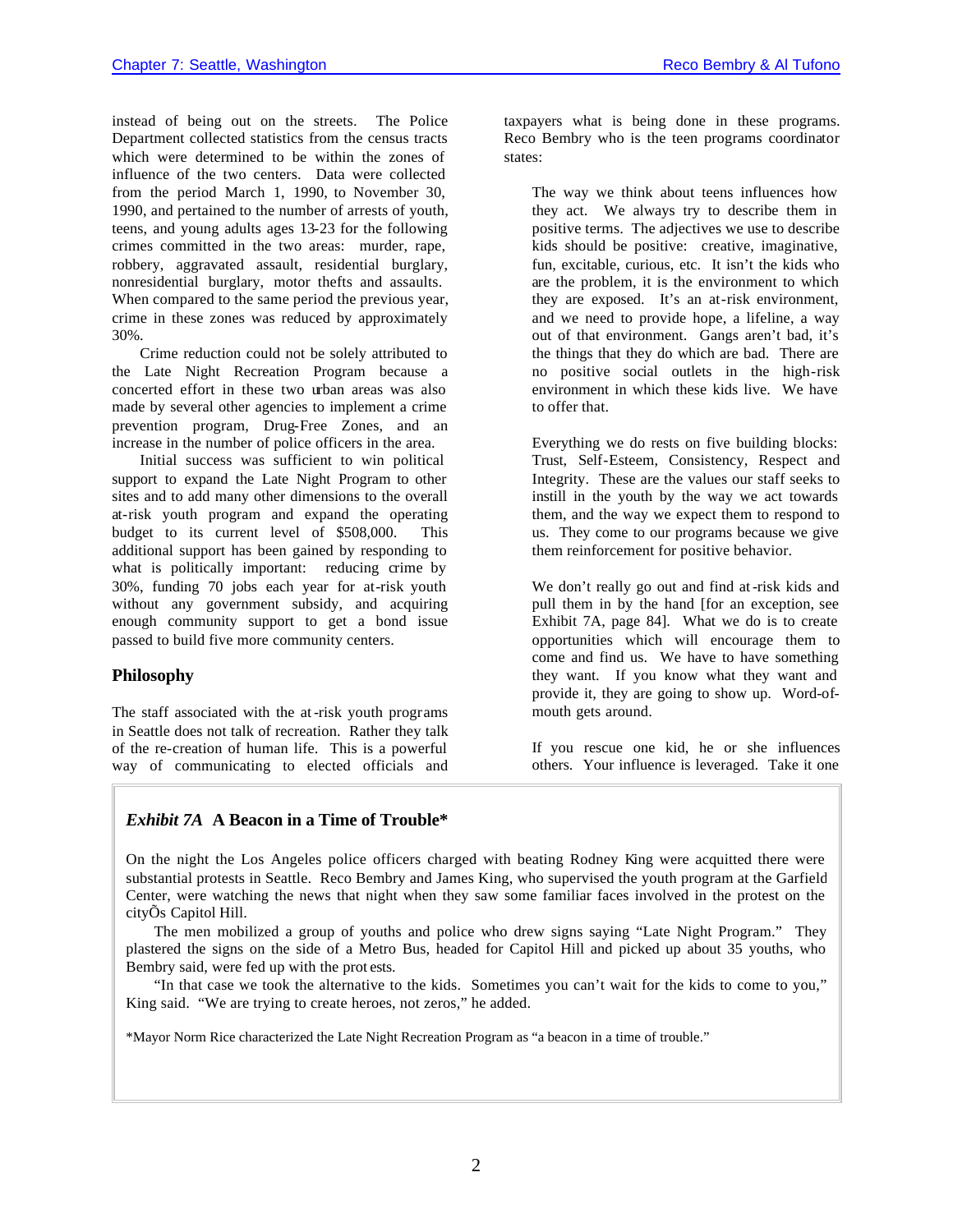kid at a time, then that influence is multiplied among their peers. Our job is to instill the five building blocks in one person, and get him or her to commit to doing this with one other person. We have to teach them the building blocks and teach them in such a way that they will teach others.

## **Staffing**

To lead at-risk programs, the Department looks for role models with whom the kids will identify. The role models will often be former gang members or former athletes. Hiring people who have lived in an environment where there are gangs, who have experienced what it feels like to be in a gang and what it feels like to get out of a gang is important. The people hired had the opportunity to get out and, therefore, are interested in creating similar opportunities for others. Al Tufono, who directs the Together for Teens program, is a good example. He was a former gang member, who got out and became a star player on the University of Washington championship football team. He subsequently coached with the team. In addition, he is a Pacific Islander and is, therefore, particularly effective in communicating with that target group.

Program leaders have to show a passion for the work and commitment to it. Reco Bembry notes, "It is about going beyond the paycheck. They can't pay us enough to do what we do." Often the program leaders have not attended college because they do not meet the required academic standards, and few colleges are prepared to change the standards to meet their needs. Hence, the staffing model is often an apprenticeship program through which staff are trained on the job. After they have been on the job for a couple of years, staff may be encouraged to go to college to improve their academic credentials and skills.

The Department pays program leaders between \$10.50 and \$15 an hour. This is a high-profile, difficult job involving mentoring and conflict resolution. Paying people at this relatively high level means the Department expects a relatively high level of performance.

### **Programs**

### **Late Night Recreation Program**

The Late Night Program has now expanded to include a total of five Community Centers and two

middle schools. The centers have extended hours from 10 p.m. to 1 a.m. on Friday night and 8 p.m. to 1 a.m. on Saturday night. Although designed for youth between 17 and 21 years of age, the program has attracted youth as young as nine and young adults up to age 23. In 1991, the weekly average attendance was 1,600 teens; currently the centers are serving about 2,500 teens per week. Special events draw 300 to 400 youths.

The Late Night Recreation Program provides:

(1) educational services such as tutoring, computer and teen parenting programs;

(2) intercultural activities such as ethnic dancing and bead making;

(3) athletic activities such as basketball, football, volleyball, gymnastics and several other sports;

(4) adults, leaders and role models who care about and listen to the young people; and

(5) a positive alternative to life on the street.

Special events have ranged from outdoor excursions to a talent search, as well as a trip to San Francisco. On the San Francisco trip some teens participated in a regional basketball tournament, while others created and performed a show at a sports banquet. They all participated in a Drug and Alcohol Resistance and Education (D.A.R.E.) seminar. The trip was made possible by the Parks and Recreation Department, the Seattle Housing Authority and many local businesses. A "Make It Big Talent Search," sponsored by Parks and Recreation, The Bon Marche, and The Seattle Center, was also held. This was a big hit and provided youth with an opportunity to break into the entertainment industry.

### **Teen Advisory Council**

The Teen Advisory Council is a group of young people, ages 16-21, who meet every other week from 4:30 to 6 p.m. to plan, organize, and help implement activities such as dances and special events. The council serves in an advisory capacity by recommending desired activities and programs. Council members are from different communities throughout the city and are recommended by recreation staff to serve on the council.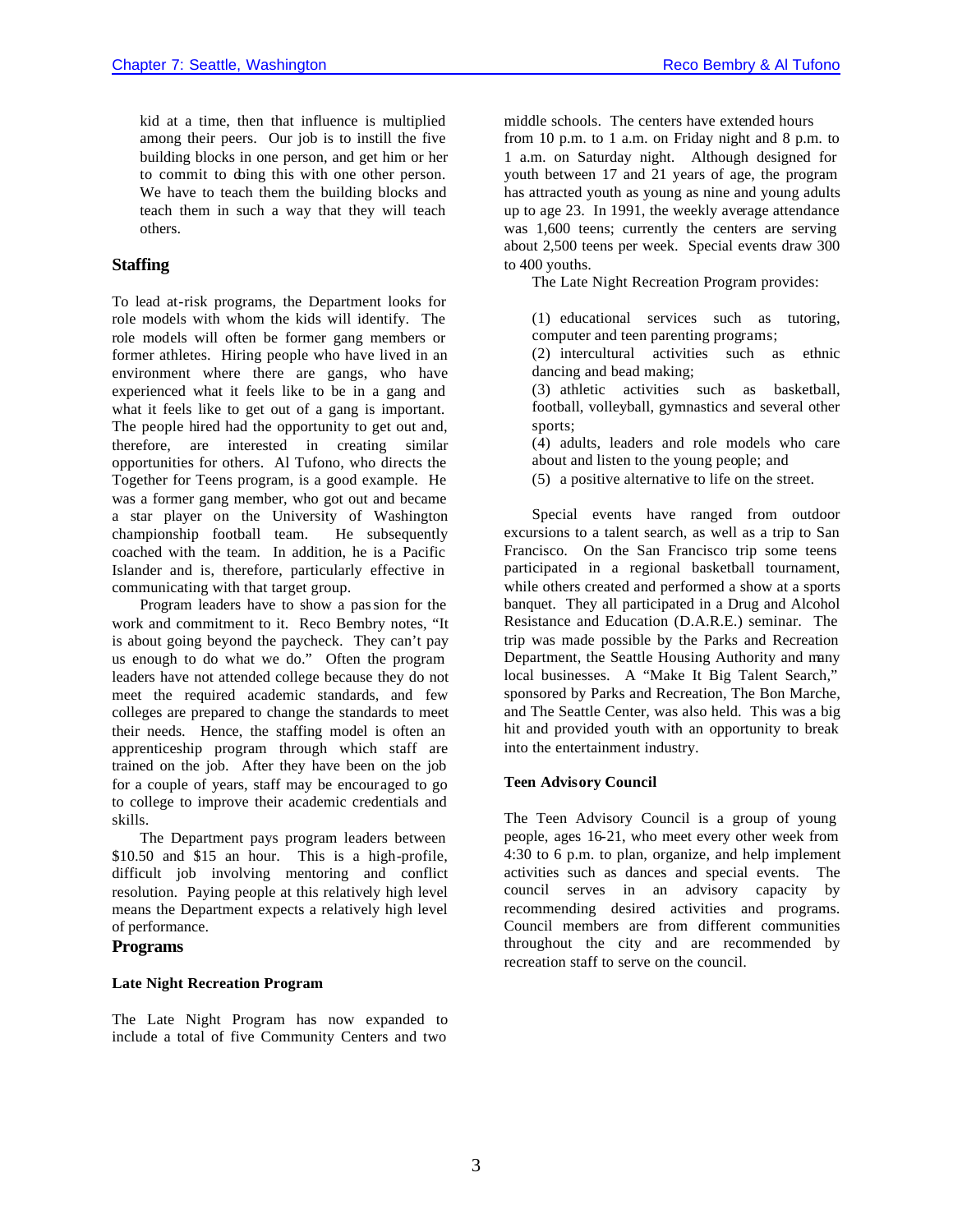## **Exhibit 7B** Teen Advisory Council Goal, Roles and Responsibilities

### **Goal:**

to involve youth in planning for youth programs to better provide activities and resources for youth.

### **Roles:**

•to find activities for youth to enjoy; •to attract youth and increase participation in programs; •to communicate with the public to increase awareness and participation; •to raise funds for youth projects; and •to serve as a youth advisory group to the citywide teen programming unit. **Responsibilities:** •attendance at all meetings, two absences permitted; •must attend all special events, one absence permitted;

•undivided attention at meetings, insightful input and participation;

•willingness to work volunteer hours;

•complete any task assigned to you;

•be on time (two tardies is the same as one absence); and

•call in when unavailable to attend a meeting or event.

To be on the Teen Council is a privilege, and these responsibilities must be followed to remain on the council.

Every teenager wants a safe place where the doors are always open and they feel like they are welcome. Young people are tired of adults making decisions that affect their lives. The Advisory Council plans activities and dances for teens that are safe and fun. The council members also deal with issues and topics that affect the communities and neighborhoods they represent. Teen council members feel that their input will keep some young people off the streets and therefore decrease the chances of gang violence and drug abuse. The expectations and responsibilities of teen council members are listed in Exhibit 7B.

### **Transportation**

To enable youth to get to the Late Night Program, the Department has an arrangement with Metro, the local transportation company. Metro provides two buses and drivers for the Late Night Program. Youth who do not have access to this special transportation or their own transportation are given free passes on regular Metro routes so they can get to the centers.

In addition to Friday and Saturday night activities, Late Night continually develops new activities and special events. The newest Late Night Centers were implemented in neighborhoods with high Asian gang populations. According to Reco Bembry, "Late Night is the hottest teen program on

the west coast. The proof is that the program is constantly growing. Twenty-four other cities have started programs of their own modeled after ours in Seattle." Further evidence is the unsolicited testimonials of the program participants such as that quoted in the news clipping extract shown in Exhibit 7C, page 88.

### **Security**

Two uniformed police officers are on duty at each site. The role of the police in this situation is not primarily that of a cop; rather, it is that of a public employee whose job is to safeguard life and property. The presence of the police gives participants a chance to meet police on a one-to-one basis. These encounters help overcome youth's suspicions of police and authority and also help the police understand the kids. At three of the centers, all those entering the site are handwand searched. At the other centers, the staff feel confident that this is not needed.

### **Costs Versus Benefits**

The cost of the Late Night Recreation Program is \$84,000 per year. But as Reco Bembry notes, "Part of the problem of doing a cost benefit analysis of the program is that you cannot measure what didn't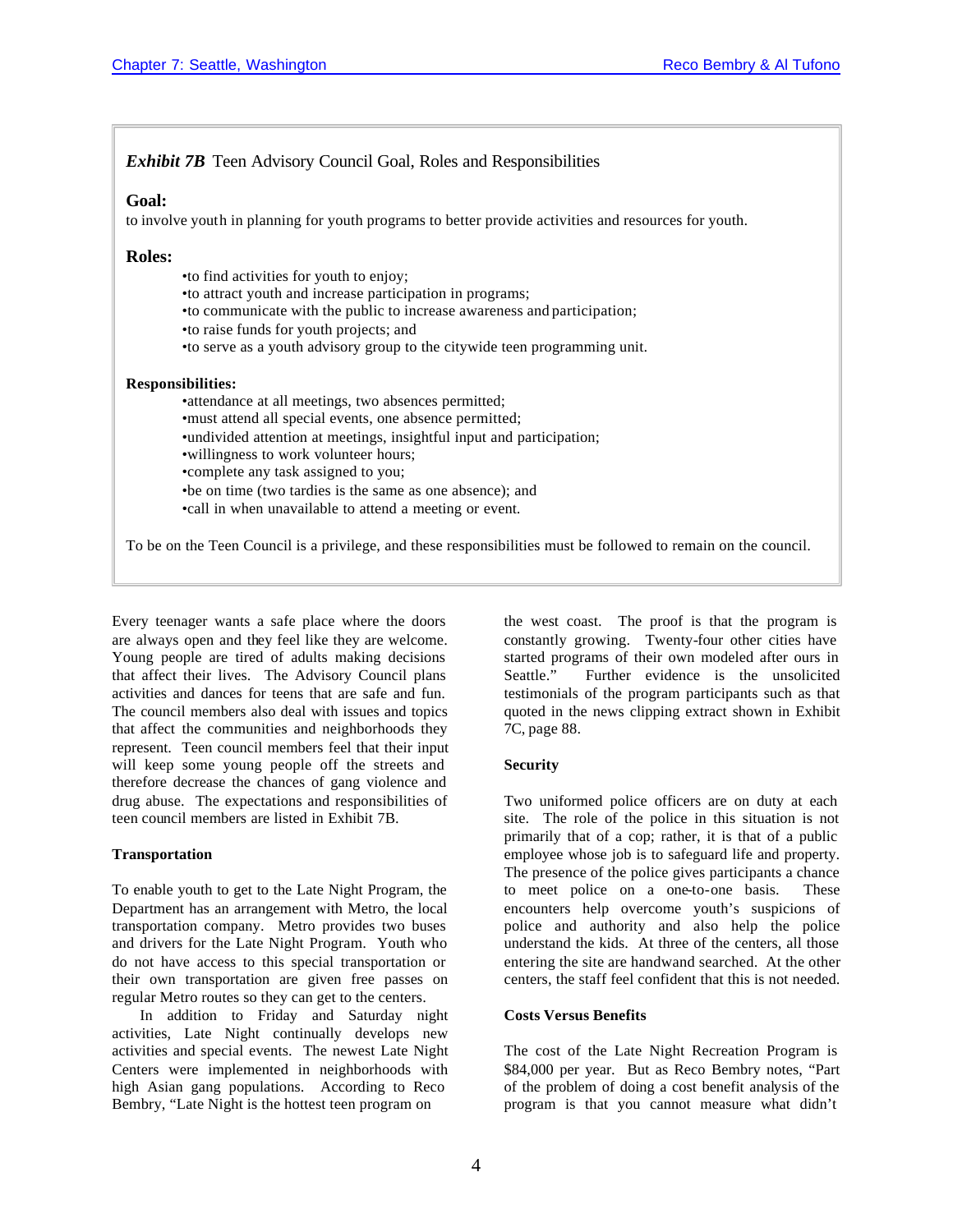### **Exhibit 7C** This is better than hangin' around

'This has been a dyn-o-mite evening,' a tough-looking 16-year-old called out at Reco. 'All fun and no fighting, man,' he said, coming as near to gushing as his street-wise years would allow. He was so impressed that he thrust a handful of bills toward Reco. 'Me and my homeys liked it so much-no fighting, no problemsthat we want to support this program, so take this money,' he ordered. Reco tactfully refused the help but thanked him for the offer and bid him to return often.

That incident happened one night at the Department's Late Night Recreation Program. It is testimony to the impact the program is having on young people in Seattle's Central Area and Rainier Valley.

*Seattle Post Dispatch* (May 6, 1992) p. A-10.

happen. We save lives, but how can you measure a shooting that didn't occur because the kid was in this program?" One way of doing this may be to calculate the cost of particular crimes and the costs of charging and incarcerating guilty individuals. An overall cost savings could be calculated based on decreasing crime statistics in neighborhoods in which programs are operating.

#### **Inner City Outings**

The Inner City Outing program provides wilderness activities for inner-city youth who would not normally have access to experiences in the mountain and wilderness areas of Washington state. The wilderness belongs to all, yet many are unable to experience the outdoors because of socioeconomic constraints such as a lack of transportation and the cost of the basic equipment. The mission statement of this program is to "work with multiethnic youth to create an environment for community leadership and empowerment." Its specific goals are to:

(1) teach leadership, self-esteem and survival skills for the wilderness that translate into achievements and survival in the urban environment;

(2) provide a retreat from everyday stress to facilitate basic skills needed to attain their "dreams;"

(3) provide wilderness activities and environmental education; and

(4) facilitate understanding of options for life goals and lifestyles.

The wilderness skills that these youth learn translate into achievements in their urban lives as well. Taking young people out of their routine innercity surroundings gives them a chance to see life with a new perspective, a new curiosity, and reminds them that there are opportunities open to them that they might not have experienced. Trips offer young people a chance to retreat from the everyday stresses of life in the inner-city, to discover the importance of preservation of the environment, to learn and actually practice survival and leadership skills, to develop friendships with peers, and to build mentoring relationships with adult role models.

### **Together For Teens**

Together for Teens is directed primarily at reaching Asian and Pacific Islander groups. These target populations are often referred to as the traditionally underserved in Seattle. This summer teen activity program for Seattle's at-risk youth operates at three sites in the city. Its goals are to:

(1) provide safe, upbeat and positive alternative programs and activities for teens throughout the summer;

(2) encourage cultural diversity and understanding by increasing participation from new refugee, new immigrant and Asian and Pacific Islander populations; and

(3) empower teens to get involved in the program planning process.

Four types of activities are offered through this program:

(1) multicultural activities such as ethnic dancing, cooking and athletic events;

(2) educational services such as computers, tutoring, and teen awareness workshops;

(3) YO! Hott Shotts entrepreneur job training program; and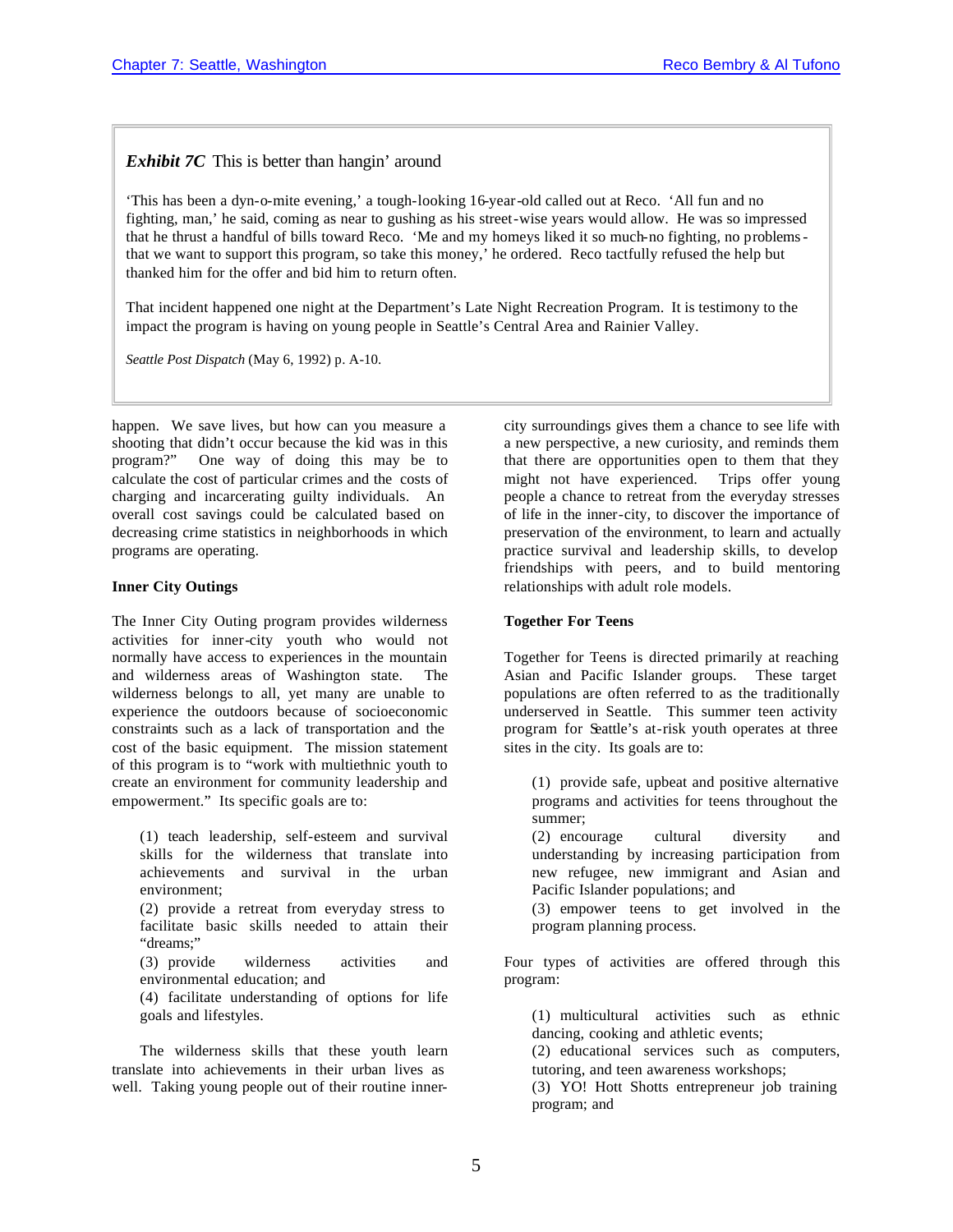(4) drop-in sports activities, including basketball, volleyball, rattanball, and Ping Pong.

#### **YO! Hott Shotts**

The YO! Hott Shotts program is sponsored by Starbucks Espresso Company and meets the critical need for more youth employment opportunities. This entrepreneurial program is intended to inspire at-risk youth to take an interest in business and selfdirection. Ten young people work with Starbucks, learning how to make espresso, market the products, organize daily cart operations, track sales, and other essential aspects of running an espresso operation.

Youth trainees are recruited and referred from community-based agencies and organizations that work with at-risk youth. Interested young people complete an application and interview process. The selected trainees undertake 100 hours of basic training and an additional 150 hours of management training. Some training components include learning the characteristics of an exemplary employee, discovering what it takes to make the best cafe lattes and Italian sodas, what it takes to achieve success in the espresso business, computer skills, inventory control, ordering, public relations, and customer service.

When the training is completed, the youth trainees become certified "baristas." Each barista is awarded a certificate signed by the mayor describing his or her accomplishments, and receives recommendation letters from Starbucks and Seattle Parks and Recreation. The YO! Hott Shotts Certification Program assists in job placement and provides the young baristas with marketable skills and solid references when they apply for future jobs.

Reactions from some participants in the program are shown in Exhibit 7D. The Department regards this program as a demonstration program to illustrate to businesses the types of partnerships that can be created. It is anticipated that is success will cause other businesses to cooperate in similar ventures.

### **Jobs With Concessionaires**

To further encourage job opportunities, the Parks and Recreation Department includes in their concessionaire specifications, a requirement that concessionaires hire and train one or more at-risk youth. While the net result may be a lower revenue bid for the department, the trade-off of providing youth with job training is considered worthwhile.

#### **9teen Talk**

The department links with Channel 9 to coproduce a 30-minute television talk show which provides a unique venue for teens to express their thoughts and opinions on issues that directly affect their lives, but about which they often feel powerless. Program content includes problem solving, dealing with criticism and rejection, conflict resolution,

### *Exhibit 7D*

**1993 YO! Hott Shotts** 

### **Certified Youth Baristas' Comments:**

"It was really fun and I learned a lot." Kang Chong - 16 years old

"If there was no YO! Hott Shotts program I'd probably be just hangin' out." Rosie LaronalÑ15 years old

"This is a pretty cool program."

Robert Kitiona - 16 years old

"Can I come back next year and be in the program?" Stephanie Lee - 17 years old

"I know how to make all the espresso drinks and Italian sodas." Monique Jones - 17 years old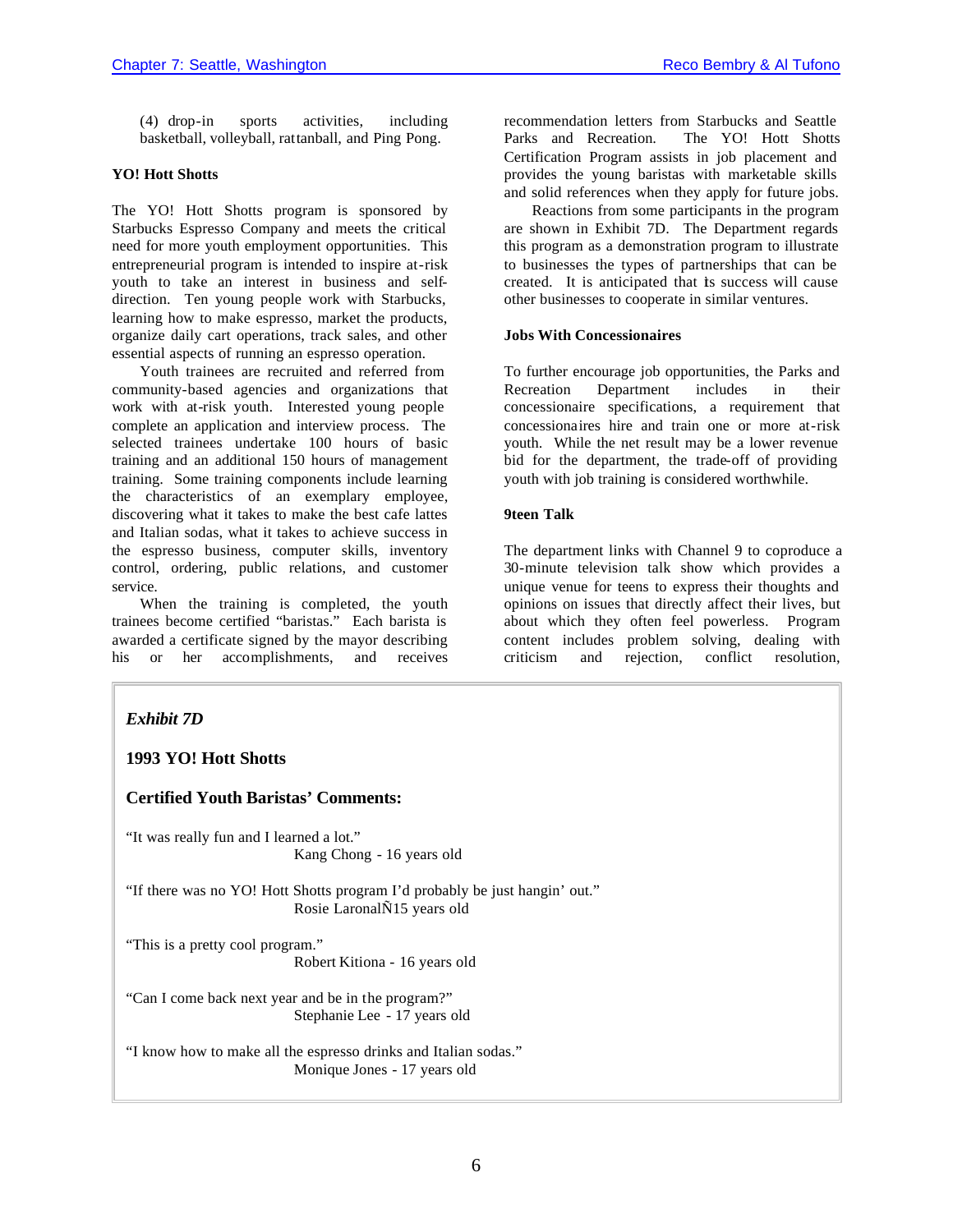transferable life skills, and developing a process of setting and achieving goals, as they relate to each topic. 9teen Talk provides a controlled yet innovative environment through which youth can develop the discipline, confidence, motivation, and technical skills necessary to achieve a competitive edge in a changing high-tech job market. Youth involved in the "behind the scenes" production aspects of 9teen Talk gain valuable experience and technical knowledge in television production.

Adult involvement in the television program provides mentors and role models. Youth service providers serve as panelists on the shows to respond to youth questions and concerns. Program directors, camera operators, and other technical staff train participants in entry -level technical skills. In return, the adults benefit from an opportunity to learn more about youth needs and opinions, thereby improving their ability to provide needed agency services.

Entrepreneurship is emphasized by helping youth develop a strong work ethic and marketable employment skills. The audiovisual productions provide a platform for program participants to express themselves creatively, develop social skills, and enhance and strengthen self-esteem.

9teen Talk is also incorporating the city's high schools as show venues. Schools provide support in a variety of ways including educators and counselors as panelists. Schools also provide a diverse audience base for the shows.

### **Hang Time: Collaboration with the Ackerly Youth Foundation**

Over 60,000 youth statewide participate in the very popular Hang Time program which includes basketball skills instruction, academic incentives andÑthe big drawÑdirect interaction with Seattle Supersonic players. The program is one of many supported by the Ackerly Youth Foundation, established in 1993 by Barry and Ginger Ackerly, owners of the Supersonics (see Exhibit 7E).

Sonics players participate in summer Hoops Camps, teaching basketball fundamentals and life skills and rewarding kids who stay off drugs and in school with Sonics tickets and giveaways. An annual Stay-in-School Jam honors middle-school students who have achieved 95% attendance for the semester. This program, which targets twelve schools in the Seattle School District, features all twelve Sonics players, Coach George Karl and his staff. A mascot

dunk competition, giveaways for the students, and special entertainment are also included as part of the Hang Time program.

In addition to support for special events, the Ackerley Foundation has supported recreation programs and activities by purchasing vans to transport youth to and from community centers, refurbishing several basketball courts, and purchasing a variety of athletic equipment for recreation centers throughout Seattle. The Foundation also supports ten recreation leader positions to help develop and coordinate recreation activities for youth.

# *Exhibit 7E*

### **Mission Statement:**

To provide at-risk youths with positive influences and recreational activities as alternatives to violent actions.

The Ackerley Youth Foundation was formed by Barry and Ginger Ackerley in the fall of 1993 with the goal of supporting Seattle's at-risk youth through the resources of Ackerley Communications, Inc.

The idea for the foundation grew out of a conversation the Ackerleys had with Seattle Mayor Norm Rice on ways to prevent youth violence in the city. The Ackerleys also drew upon the many positive experiences they shared with children who participated in the Seattle SuperSonics' community relations programs. Children's enthusiasm for positive interaction can be seen in the success of the Sonics basketball camps held each summer. The Hoops Camps provide kids with the opportunity to learn basketball fundamentals and life skills from SuperSonics players, while rewarding kids who stay off drugs and in school with Sonics tickets and giveaways. The success of this program, which after four years has grown to 60,000 kids participating statewide, prompted the formation of the Ackerley Youth Foundation.

The Ackerley Youth Foundation will utilize the resources of all local companies of Ackerley Communications, Inc.: Ackerley Outdoor Advertising, The Seattle SuperSonics, radio stations KJR-AM/KLTX-FM, and television station KVOS in Bellingham.